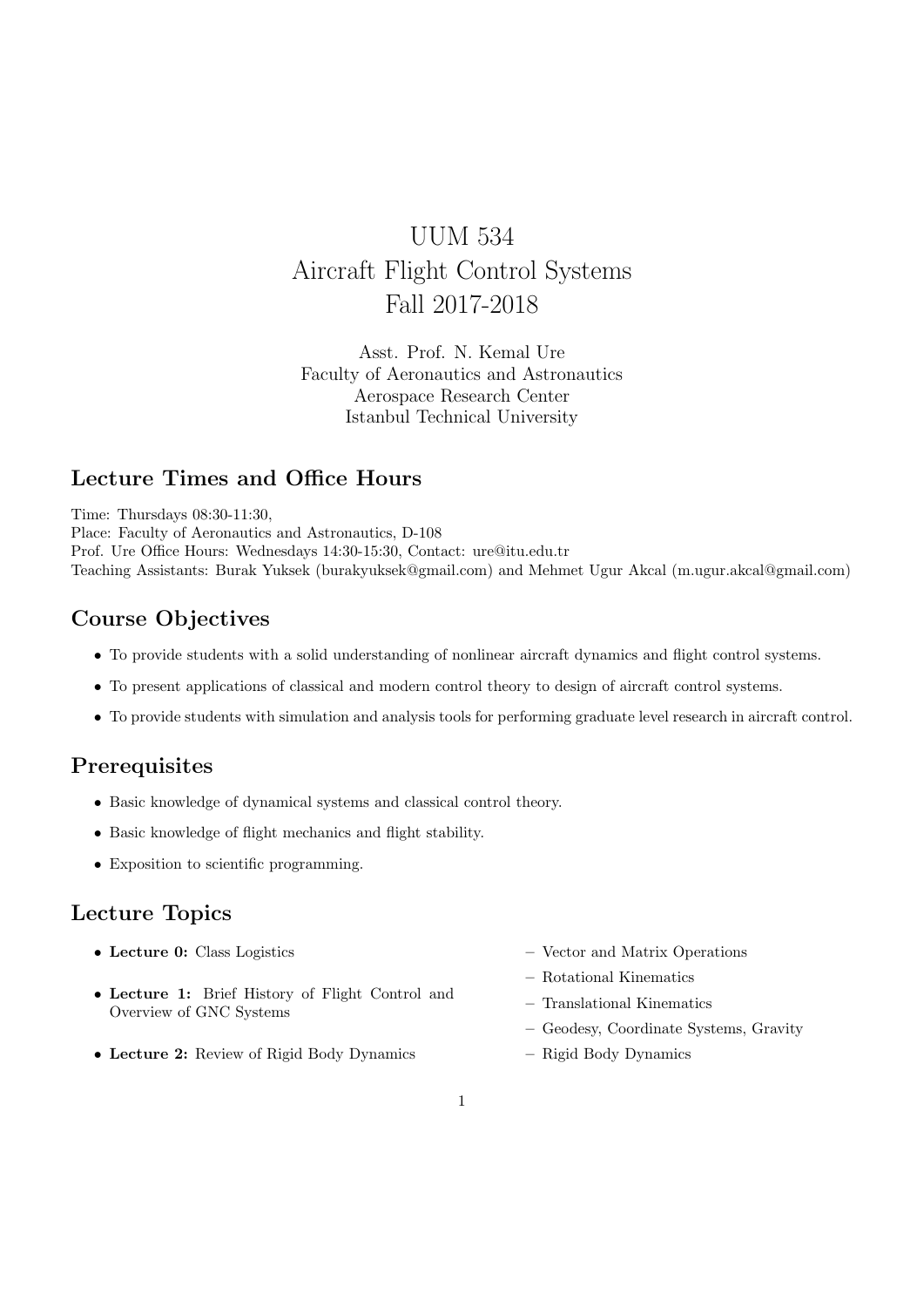- Tutorial Modeling and Simulation using MAT-LAB/SIMULINK
- Lecture 3: Modeling the Aircraft
	- Basic Aerodynamics
	- Propulsion Models
	- Actuator Models
	- Nonlinear Aircraft Model
- Lecture 4: Design and Simulation Tools
	- State Space Models
	- Numerical Solution of Equations of Motion
	- Computation of Trim Inputs
	- Numerical Linearization
	- Analysis of Aircraft Dynamic Behavior
- Lecture 5: Classical Controller Design Methods
	- Handling Qualities
	- Stability Augmentation Systems
	- Control Augmentation Systems
	- Verification with Nonlinear Simulations
- Lecture 6: Modern Controller Design Methods
	- Assignment of Closed Loop Dynamics
- Linear Quadratic Controller Design with Full State Feedback
- Linear Quadratic Controller Design with Output Feedback
- Model Following Design
- Lecture 7: Robustness Analysis and State Observer Design
	- Multivariable Frequency-Domain Analysis
	- Observers and Kalman Filter
	- Linear Quadratic Gaussian Controller Design
- Lecture 8: Navigation Filter Design
	- Fundamentals of Inertial Navigation
	- Navigation Error Equations
	- Sensor Error Models
	- GPS Fusion using Kalman Filter
- Lecture 9: Guidance Algorithm Design
	- Kinematic Guidance Models
	- Straight-Line Path Following
	- Orbit Following
	- Collision Free Path Planning
	- Path Smoothing

## **Textbooks**

- Main Textbook: Stevens, B. L., Frank, L. L., and Johnson, E. N., Aircraft Control and Simulation: Dynamics, Controls Design, and Autonomous Systems, 3rd Edition, John Wiley & Sons, 2015.
- Secondary Textbook Beard, R. W., and McLain, T. W., Small Unmanned Aircraft: Theory and Practice. Princeton University Press, 2012.

## Class Project

Grading will be completely based on the class project, which involves developing a software with following capabilities:

- Simulating 6 degrees of freedom nonlinear aircraft dynamics.
- Computing trim inputs for a given flight condition.
- Computing linearized equations of motion for a given trim point.
- Design and verification of various autopilots (such as stability augmentation systems, attitude hold etc.) using classical methods (such as root locus and Bode diagrams).